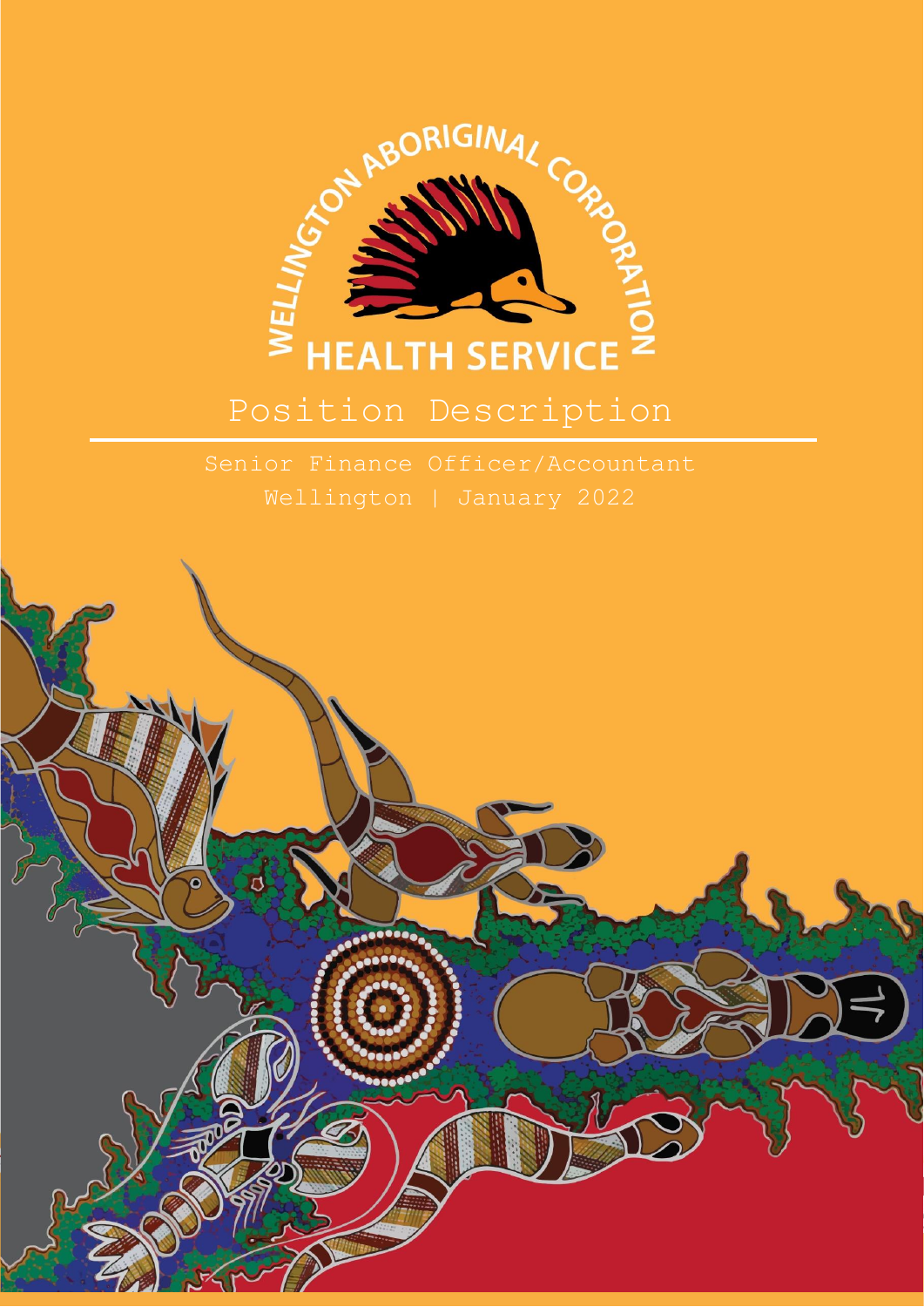## **POSITION TITLE**

**Senior Finance Officer/Accountant**

*Wellington Aboriginal Corporation Health Service*

## **LOCATION**

Wellington, NSW

#### **POSITION TENURE**

Permanent

#### **WHO WE ARE**

Wellington Aboriginal Corporation Health Service (**WACHS**) aims to empower targeted Aboriginal and Torres Strait Islander people to take control of their individual, family and community health and wellbeing needs through the community-controlled model. Our main services are located in Wellington, Dubbo, Moree, Western Sydney, Penrith, Nepean Blue Mountains, and we provide outreach services to other towns and communities through our regional programs

We are an Aboriginal Community Controlled Health Service offering Primary Health Care Services and an Integrated Care program, as well as a number of specialist clinical staff and AHW's, a Specialist Programs Unit incorporating Social & Emotional Wellbeing, Child & Family Support, Drug & Alcohol, Aboriginal Family Health, Aboriginal Local Support, a Healthy for Life (H4L) Program, Maternal & Child Health Worker, Aboriginal Health Workers, Youth Health Worker and Dietitian targeting Maternal & Child Health and Chronic Diseases, regional programs including Australian Nurse Family Partnership Program, Aboriginal Children's Therapy Team, Tackling Indigenous Smoking Program. Our staff are supported by an Executive Management Team located across our service areas.

**[www.wachs.net.au](http://www.wachs.net.au/) www.gwahs.net.au**

# **POSITION DESCRIPTION**

This position supports the Chief Financial Officer in the operational management of all financial services, administration, and associated support services to ensure the achievement of the WACHS's strategic plan. The key objectives of the role include to:

- $\triangleright$  perform and coordinate accounting duties including maintaining the general ledger, performing balance sheet account reconciliations, maintaining the asset register & depreciation schedule, assisting with the end of month, end of year, financial reporting & annual audit processes, assisting with preparing & monitoring budgets;
- $\triangleright$  review and manage the work of finance officers including weekly payroll, weekly accounts payable process, revenue reconciliations, accounting reconciliations and journals prepared by the Finance Officers;
- ➢ assist in ensuring timely completion of statutory compliance requirements including PAYG, BAS, FBT reconciliations & returns, WorkCover reconciliations, funding acquittals;

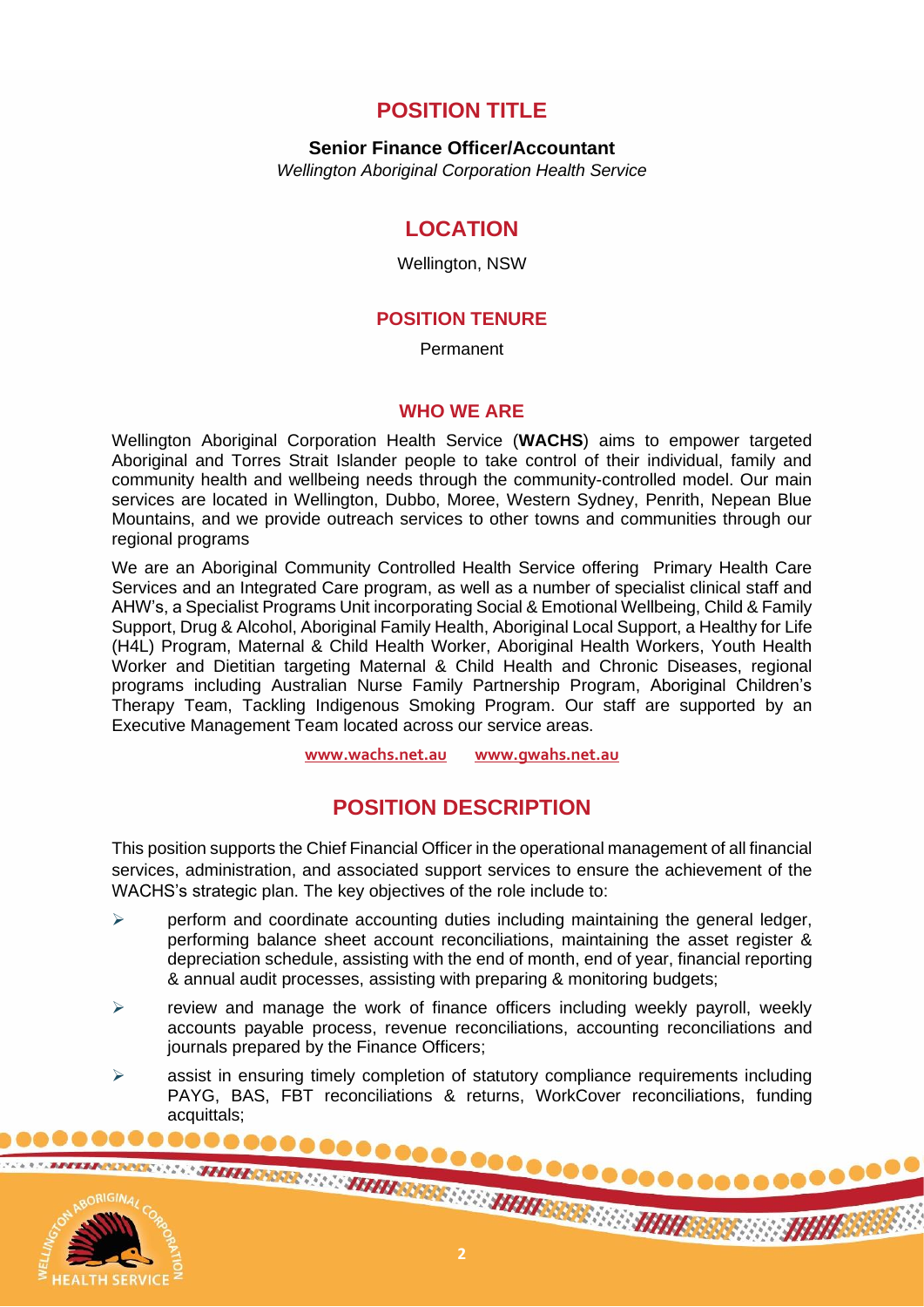- $\triangleright$  contribute to the development of new or amended accounting systems, programs & procedures; and
- $\triangleright$  perform other position related duties as assigned.

## **REPORTING TO**

This position reports to the Chief Financial Officer (**CFO**).

### **DIRECT REPORTS**

The following positions report directly to this role:

- 1) Finance Officer
- 2) Finance Officer
- 3) Finance Officer

## **KEY RESPONSIBILITIES OF THIS ROLE**

#### **Financial Management**

- $\triangleright$  Maintain general ledger including month-end journals, loan reconciliations, revenue reconciliations, balance sheet account reconciliations and completion of related financial information & reports.
- ➢ Maintain asset register and the depreciation schedule.
- $\triangleright$  Review and ensure accuracy of weekly payroll prepared by the finance officers.
- ➢ Review weekly accounts payable process across various divisions.
- $\triangleright$  Monitor financial delegations and financial approvals to ensure that approval limits are exercised appropriately.
- $\triangleright$  Review journals and bank reconciliations prepared by the finance officers.
- ➢ Assist in the completion of monthly and annual financial and management accounting processes, to ensure accurate and timely reporting of the Corporation's financial performance and position.
- $\triangleright$  Assist CFO and SMT in preparing and executing the annual organisational and departmental budgets, forecasts to ensure achievement of strategic objectives whilst maintaining effective cost controls.
- ➢ Maintain funding summary, reconciliations and assist in the preparation of funding acquittals.
- ➢ Assist in managing organisation's assets including motor vehicle fleet, equipment, facilities, leases, insurance policies, maintenance etc.

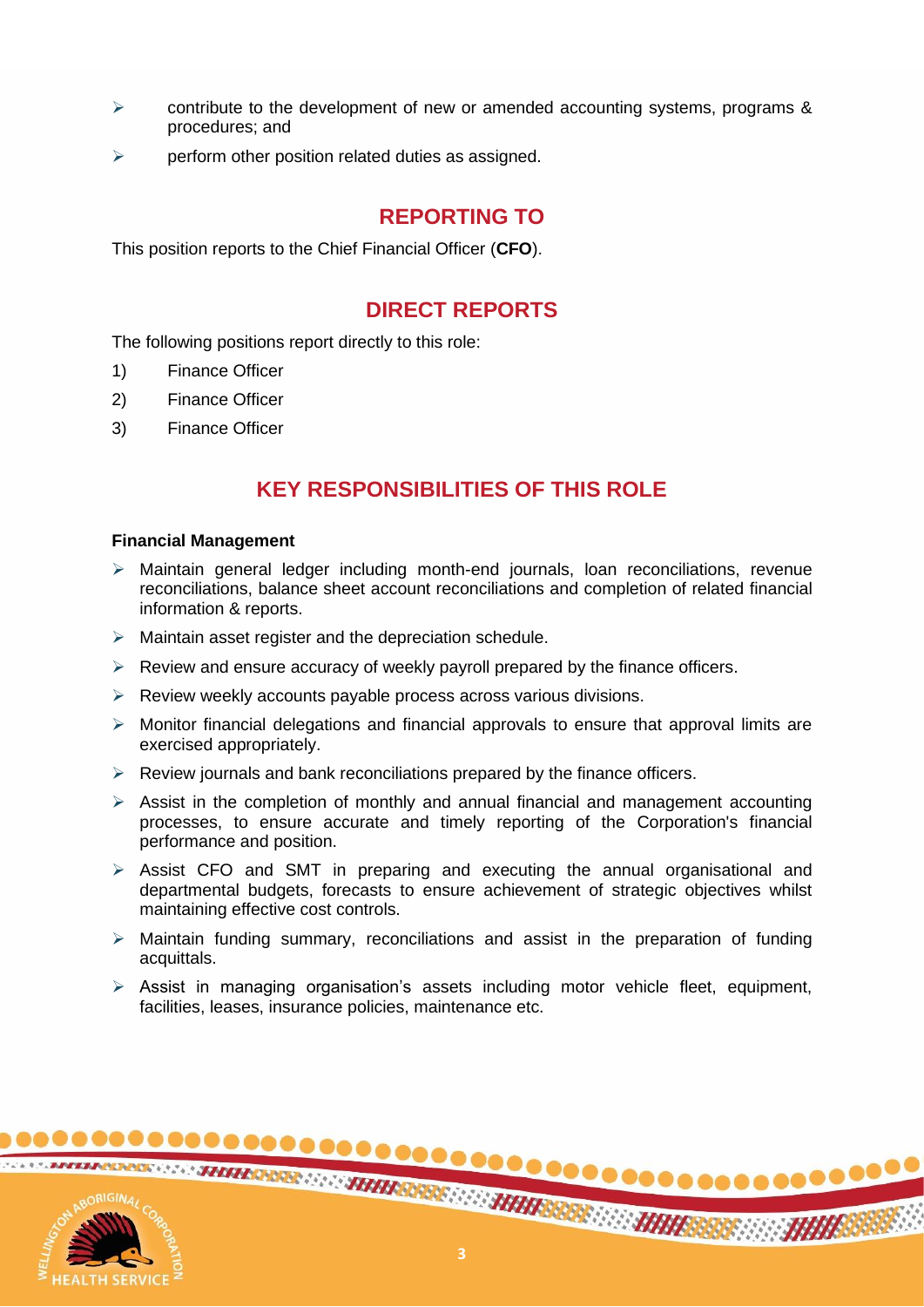#### **Reporting and Analysis**

- $\triangleright$  Assist CFO in the end of month, and end of year financial reporting process.
- $\triangleright$  Assist in the annual external audit process and the preparation of annual financial report.
- ➢ Provide senior management, statistical and other reports to meet organisational, stakeholder and statutory requirements including timely reconciliations, analysis, and financial reports.

#### **Compliance**

- $\triangleright$  Assist with accurate and timely submission of statutory lodgements including PAYG, BAS/GST, FBT returns, WorkCover insurance reconciliations & lodgements, funding acquittals and reporting.
- $\triangleright$  Comply with all relevant legislation and regulatory standards.
- ➢ Ensure compliance with all organisational policies and procedure and legislative requirements.
- $\triangleright$  Ensure client and community confidentiality is maintained.

#### **Leadership and People Management**

- $\triangleright$  Provide leadership to ensure that staff capability is developed to each team member's full potential to assist in achieving the organisation's strategic and financial objectives.
- ➢ Work in consultation with the CFO to build capability and ensure effective financial management across the organisation.
- ➢ Ensure that all employees are complying with relevant WH&S legislation and that any issues are identified and resolved appropriately.
- ➢ Work collaboratively with the internal and external stakeholders to achieve operational efficiencies and successful outcomes.

#### **Systems, Policy and Procedure Development**

- ➢ In consultation with the CFO develop Business Services policies and procedures to ensure that the functions are demonstrating consistent practices across the organisation.
- ➢ Identify and implement process improvements in the Corporation's financial and procurement processes.
- $\triangleright$  Comply with and promote EEO across the organisation.

# **SKILLS AND EXPERIENCE REQUIRED**

- $\triangleright$  Qualification in Business, Management, Commerce, Accounting, or related discipline
- $\triangleright$  Experience in managing a multi-faceted finance or accounting function
- ➢ Knowledge of relevant legislation and other statutory requirements.
- $\triangleright$  Knowledge and understanding of government funding and acquittals.